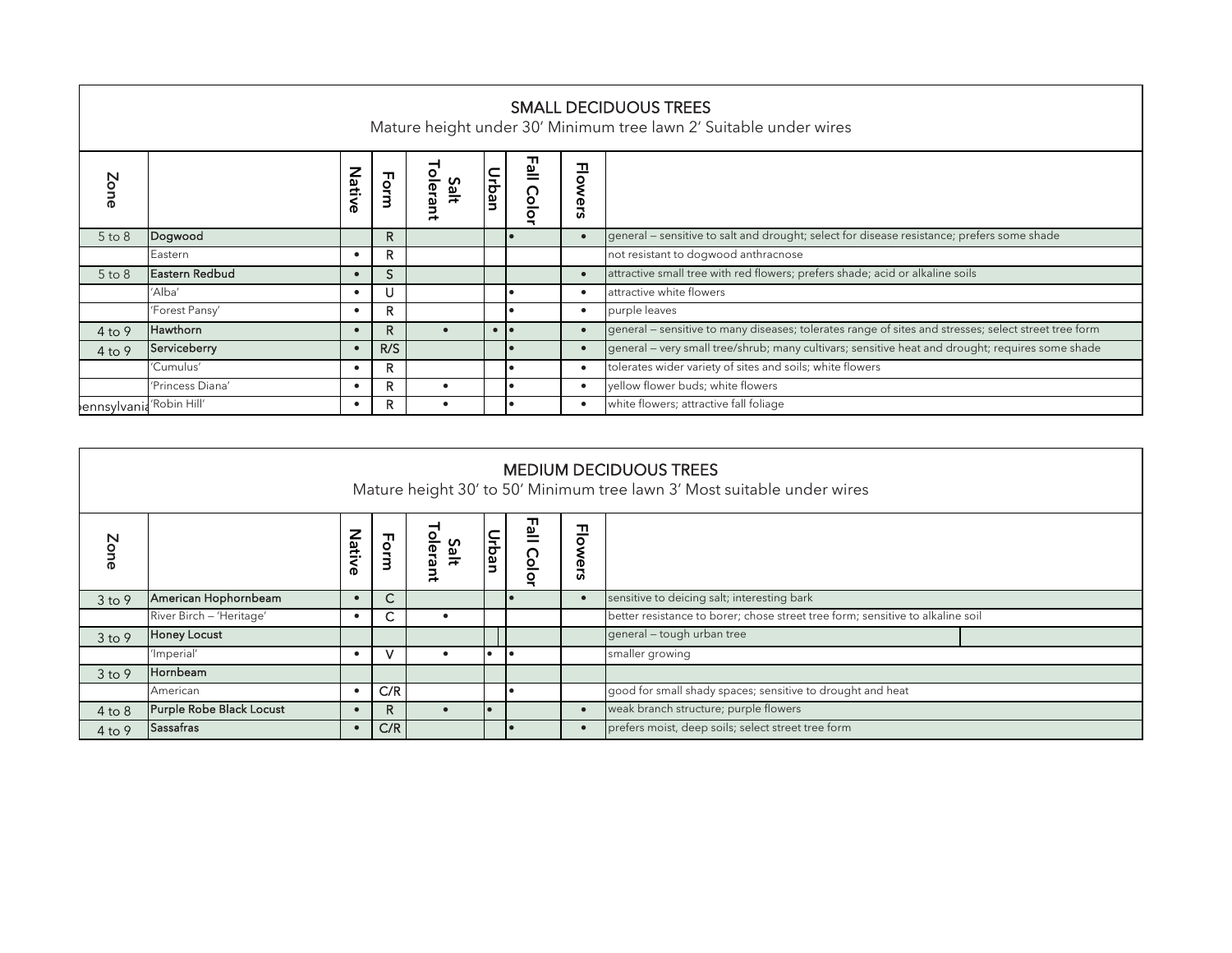| <b>LARGE DECIDUOUS TREES</b><br>Mature height over 30' Minimum tree lawn 5' Not suitable under wires |                               |           |              |                  |           |           |                |                                                                                                         |
|------------------------------------------------------------------------------------------------------|-------------------------------|-----------|--------------|------------------|-----------|-----------|----------------|---------------------------------------------------------------------------------------------------------|
| Zone                                                                                                 |                               | Native    | Form         | Tolerant<br>Salt | Urban     | Fall Colo | <b>Flowers</b> |                                                                                                         |
| 4 to 10                                                                                              | <b>Bald Cypress</b>           | $\bullet$ | V/C          |                  |           |           |                | sensitive to alkaline soils; reddish fall color                                                         |
| $4$ to 9                                                                                             | Blackgum                      | $\bullet$ | $\mathsf{C}$ |                  |           |           |                | beautiful orange/red fall color; sensitive to alkaline soils                                            |
| $4$ to $8$                                                                                           | Catalpa                       | $\bullet$ | $\mathsf{R}$ | $\bullet$        |           |           | $\bullet$      | weaker branch structure; large leaves; white flowers                                                    |
| $2$ to 9                                                                                             | Hackberry                     | $\bullet$ |              |                  |           |           |                | general - tough urban tree                                                                              |
|                                                                                                      | 'Prairie Pride'               | $\bullet$ | R            | $\bullet$        | $\bullet$ | $\bullet$ |                | rugged tree; good branch structure                                                                      |
|                                                                                                      | 'Magnifica'                   | $\bullet$ | $\mathsf{R}$ | $\bullet$        | $\bullet$ | $\bullet$ |                | better resistance to leafhoppers                                                                        |
| $4$ to $8$                                                                                           | Hickory                       |           |              |                  |           |           |                | general - prefers moist soils; nuts can be messy                                                        |
|                                                                                                      | Bitternut                     | $\bullet$ | U/R          |                  |           |           |                | better for moist sites; intolerant of drought                                                           |
|                                                                                                      | Pignut                        | $\bullet$ | R            | $\bullet$        |           | $\bullet$ |                | better for dryer/harsher sites                                                                          |
|                                                                                                      | Shagbark                      | $\bullet$ | R            |                  |           |           |                | interesting bark; fairly adaptable                                                                      |
| $3$ to $9$                                                                                           | Honeylocust                   |           |              |                  |           |           |                | general - tough urban tree                                                                              |
|                                                                                                      | 'Shade Master'                | $\bullet$ | S            | $\bullet$        | $\bullet$ | ٠         |                | vigorous growth, less fruiting and thorns; yellow fall color                                            |
|                                                                                                      | Skyline'                      | $\bullet$ | S            | $\bullet$        | $\bullet$ | $\bullet$ |                | upright branching; better yellow fall color                                                             |
| $3$ to $8$                                                                                           | Linden                        |           |              |                  |           |           |                | general - typically on cool moist sites; aphids can be messy                                            |
|                                                                                                      | American Basswood             | $\bullet$ | C/R          |                  |           |           | $\bullet$      | somewhat sensitive to drought and salt; fragrant yellow flowers                                         |
|                                                                                                      | American - 'Redmond'          | $\bullet$ | C/R          |                  |           |           | $\bullet$      | conical form; sensitive to drought and salt; intolerant of salt; fragrant yellow flowers                |
|                                                                                                      | Magnolia                      |           |              |                  |           |           |                | Only Cucumbertree variety is hardy enough                                                               |
| $4$ to $8$                                                                                           | Cucumbertree                  | $\bullet$ | C            |                  |           |           | $\bullet$      | large dark green leaf; prefers moist, winter sheltered sites; tolerates alkaline soils; yellow flowers  |
| $4$ to 9                                                                                             | Maple                         |           |              |                  |           |           |                | general - many cultivars and hybrids                                                                    |
|                                                                                                      | Red Maple                     | $\bullet$ | R            |                  |           |           |                | many cultivars; some may not be native                                                                  |
|                                                                                                      | Oak                           |           |              |                  |           |           |                |                                                                                                         |
| $3$ to $8$                                                                                           | Bur                           | $\bullet$ | R/S          | $\bullet$        |           |           |                | massive, stout tree; tolerates alkaline soils                                                           |
| $4$ to $8$                                                                                           | Red                           | $\bullet$ | $\mathsf{R}$ | $\bullet$        |           | $\bullet$ |                | fast growing after established; intolerant of alkaline soils; bacterial leaf scorch; reddish fall color |
| $4$ to $8$                                                                                           | Shingle                       | $\bullet$ | R            |                  |           | $\bullet$ |                | intolerant of alkaline soils: reddish fall color                                                        |
| $3$ to $8$                                                                                           | Swamp White                   | $\bullet$ | $\mathsf{R}$ | $\bullet$        | $\bullet$ | $\bullet$ |                | tougher than white oak; transplants better than white oak; orange-gold fall color                       |
| 3 to 9                                                                                               | White                         | $\bullet$ | $\mathsf{R}$ |                  |           | $\bullet$ |                | can be hard to transplant; red fall color                                                               |
| $6$ to $9$                                                                                           | Willow Oak                    | $\bullet$ | S            | $\bullet$        |           |           |                | cold sensitive; requires acidic soil                                                                    |
|                                                                                                      | <b>Sycamore and Relatives</b> |           |              |                  |           |           |                |                                                                                                         |
| 4 to 9                                                                                               | American                      | $\bullet$ | s            | $\bullet$        |           | $\bullet$ |                | attractive bark and structure; susceptible to anthracnose; yellowish fall color                         |
| $4$ to 9                                                                                             | Tuliptree/Yellow Poplar       | $\bullet$ | U/R          |                  |           |           |                | impressive tall growing tree; attractive yellow fall color<br>48.6                                      |

## NOTES

Names in single quotes indicate a cultivar or hybrid. 'Spring Snow' is Spring Snow Crabapple.

'Queen Elizabeth' is Queen Elizabeth Hedge Maple.

See web, Landscape Tree Factsheets (H. Gerhold), or Manual of Woody

Plants (M. Dirr) for much more

information and photos about cultivars and other trees.



 $C =$  Conical R = Rounded  $S =$  Spreading U = Upright V = Vase